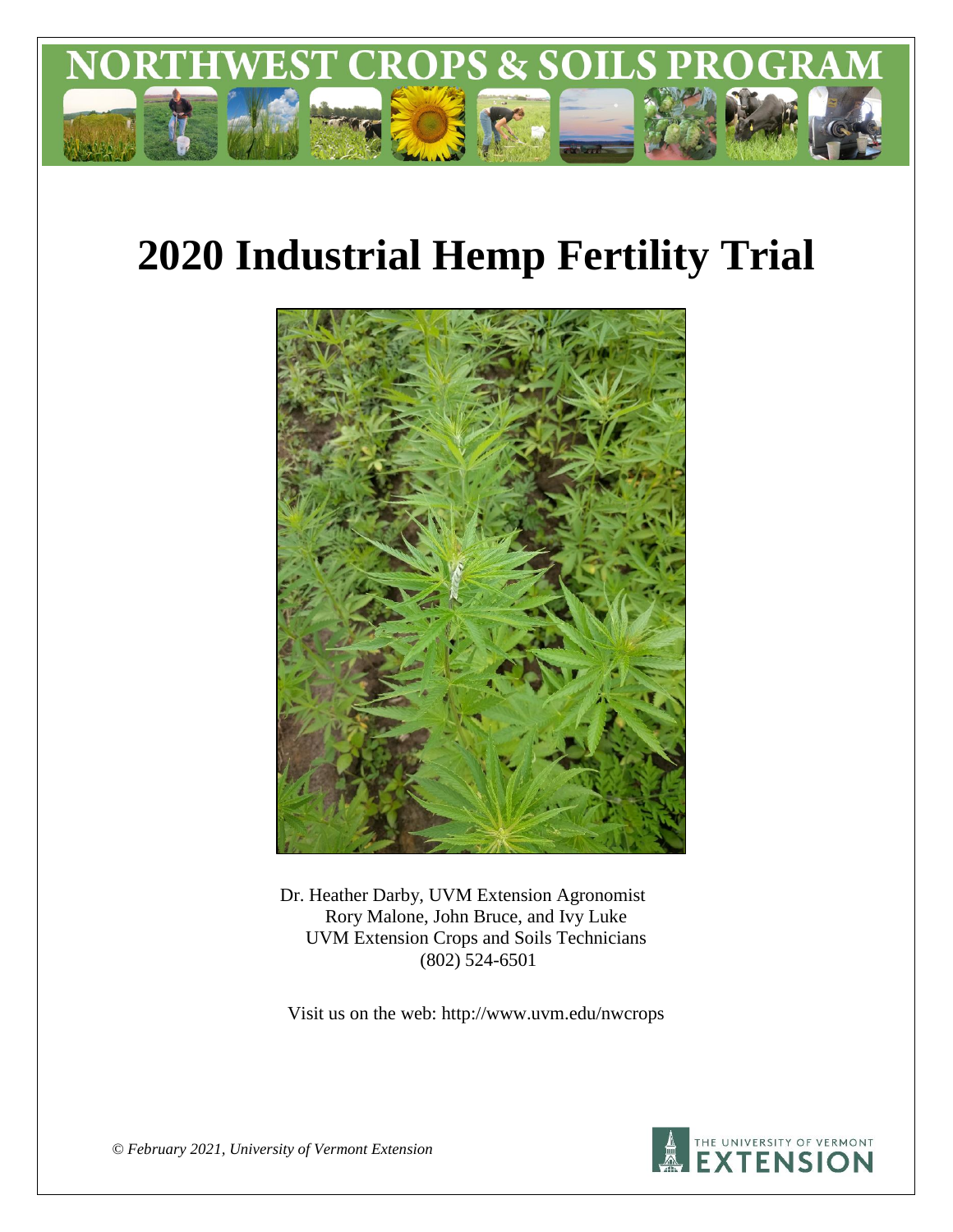#### **2020 INDUSTRIAL HEMP FERTILITY TRIAL**

Dr. Heather Darby, University of Vermont Extension heather.darby[at]uvm.edu

Hemp is a non-psychoactive variety of *cannabis sativa L*. The crop is one of historical importance in the U.S. and reemerging in worldwide importance as manufacturers seek hemp as a renewable and sustainable resource for a wide variety of consumer and industrial products. The crop produces a valuable oilseed and oilseed meal. The fiber has high tensile strength and can be used to create cloth, rope, building materials, and even a form of plastic. Today, industrial hemp is re-emerging as a locally grown product in the U.S. To help farmers succeed, agronomic research on hemp is needed, as much of the historical production knowledge for the region has been lost. Specifically, there is a lack of nitrogen (N) response information for New England, which is important for establishing nutrient recommendations in the region. In this trial, the impact of five nitrogen rates on industrial hemp grain yield and quality was evaluated.

### **MATERIALS AND METHODS**

The trial was initiated at Borderview Research Farm in Alburgh, Vermont (Table 1) to evaluate the impact of nitrogen fertility rates on hemp grain yield. The experimental design was a randomized complete block with four replications. In April, fertilizer was applied to the tract of land where the trial was later initiated including 1000 lbs of Kreher's 8-2-2 (Kreher Family Farms), 1000 lbs of Probooster (10-0-0, North Country Organics), and 100 lbs of 0-0-52. The ground was prepared for planting with a disk & spike tooth harrow. Industrial hemp seed of the variety 'Anka' (Uniseeds, Cobden, Ontario, 110 days to maturity) was planted into 5 x 20' plots at a rate of 25 lbs  $ac^{-1}$  with a Kverneland seed drill on 26-Jun. There were 5' buffers and the soil type was Benson rocky silt loam with 8-15% slopes.

| Location                      | <b>Borderview Research Farm</b>      |  |  |
|-------------------------------|--------------------------------------|--|--|
|                               | Alburgh, VT                          |  |  |
| Soil type                     | Benson rocky silt loam, 8-15% slopes |  |  |
| <b>Previous crop</b>          | Corn                                 |  |  |
| <b>Variety</b>                | Anka                                 |  |  |
| Plot size (ft)                | 5 x 20                               |  |  |
| <b>Planting date</b>          | $26$ -Jun                            |  |  |
| <b>Row spacing</b>            | 7"                                   |  |  |
| <b>Replicates</b>             | 4                                    |  |  |
| <b>Planting equipment</b>     | Kverneland seed drill                |  |  |
| Seeding rate (lbs $ac^{-1}$ ) | 25                                   |  |  |
| <b>Harvest date</b>           | 8-Sep                                |  |  |

**Table 1. Agronomic information for the industrial hemp grain variety trial 2020, Alburgh, VT.**

Treatments included five N application rates  $(50, 75, 100, 125,$  and 150 lbs N  $ac^{-1}$ ) and an untreated control. Heights and populations were measured on 2-Sep by measuring three heights of stems and by counting plant populations in three 1-foot sections of rows within each plot. On 28-Jul, N treatments were applied in the form of urea (46-0-0). On 8-Sep, the plots were harvested for grain with an Almaco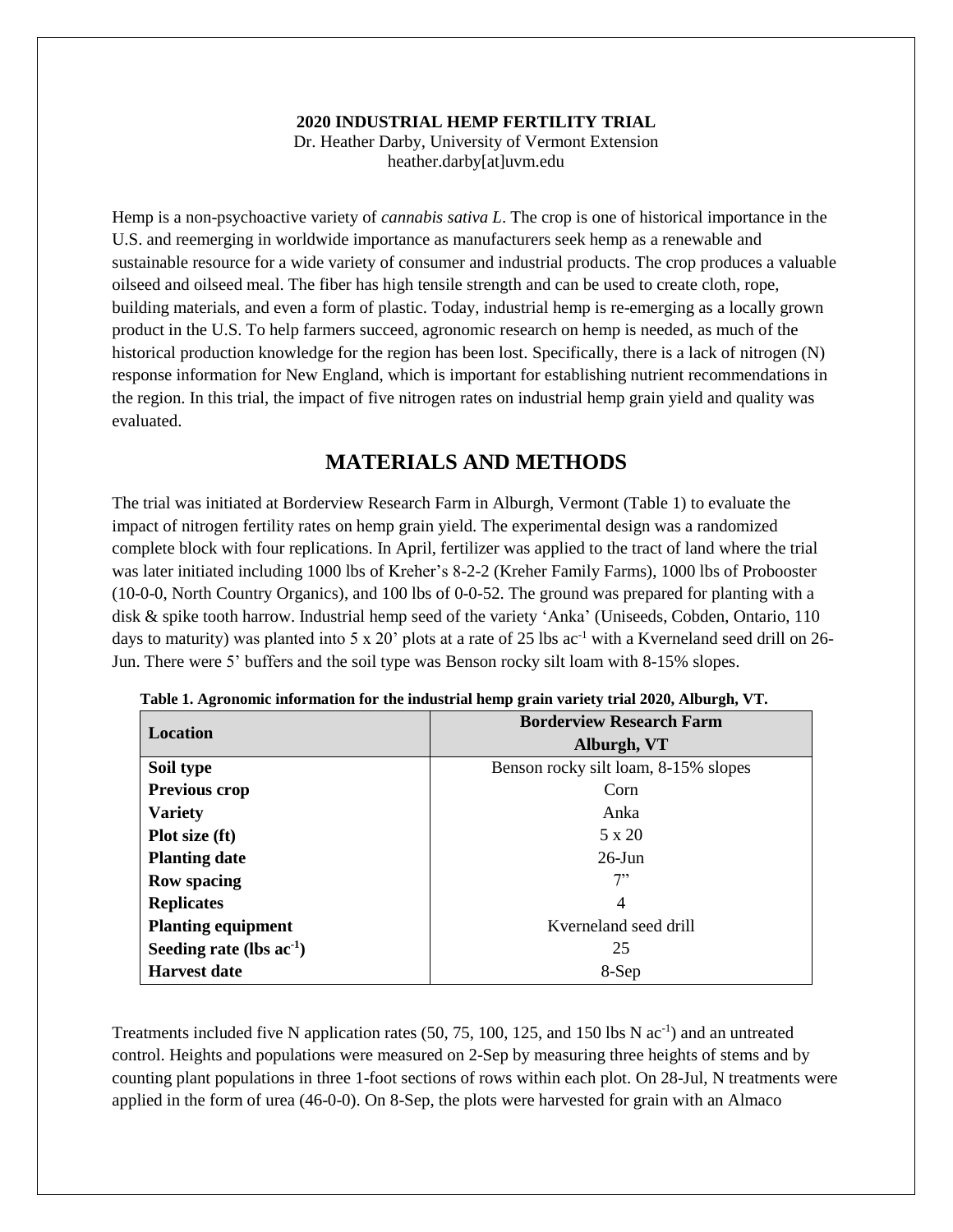(Nevada, IA) SPC50 small plot combine. Harvest moisture was calculated by using an OHaus (Parsippany, New Jersey) MB 23 moisture analyzer, and by weighing seed before and after drying. After the grain harvest, 5 stems per plot were harvested and decorticated on 20-Sep to determine the percent of bast and hurd fractions. Oil was extruded from the seeds with an AgOil M70 oil press (Mondovi, WI) on 14-Jan 2021, and the amount of oil captured was measured to determine oil content.

Data were analyzed using a general linear model procedure of SAS (SAS Institute, 2008). Replications were treated as random effects, and treatments were treated as fixed. Mean comparisons were made using the Least Significant Difference (LSD) procedure where the F-test was considered significant, at p<0.10.

Variations in genetics, soil, weather, and other growing conditions can result in variations in yield and quality. Statistical analysis makes it possible to determine whether a difference between treatments is significant or whether it is due to natural variations in the plant or field. At the bottom of each table, a LSD value is presented for each variable (i.e. yield). Least Significant Differences (LSDs) at the 0.10 level of significance are shown. This means that when the difference between two treatments within a

column is equal to or greater to the LSD value for the column, there is a real difference between the treatments 90% of the time. In the example to the right, treatment C was significantly different from treatment A, but not from treatment B. The difference between C and B is 1.5, which is less than the LSD value of 2.0 and so these treatments were not significantly different in yield. The difference between C and A is equal to 3.0, which is greater than the LSD value of 2.0. This means that the yields of these

| <b>Treatment</b> | Yield            |
|------------------|------------------|
| А                | 6.0 <sup>b</sup> |
| B                | $7.5^{ab}$       |
| C                | 9.0 <sup>a</sup> |
| LSD              | 2.0              |

treatments were significantly different from one another. Treatment B was not significantly lower than the top yielding treatment, indicated in bold. A lack of significant difference is indicated by shared letters.

## **RESULTS**

Weather data were recorded with a Davis Instrument Vantage Pro2 weather station, equipped with a WeatherLink data logger at Borderview Research Farm in Alburgh, VT (Table 3). The 2020 field season saw increased Growing Degree Days (GDDs), especially in July, which had had 751 GDDs, 121 greater than the 30-year average.

| Alburgh, VT                       | June    | <b>July</b> | <b>August</b> | <b>September</b> |  |
|-----------------------------------|---------|-------------|---------------|------------------|--|
| Average temperature $(^{\circ}F)$ | 66.9    | 74.8        | 68.8          | 59.2             |  |
| Departure from normal             | 1.08    | 4.17        | 0.01          | $-1.33$          |  |
|                                   |         |             |               |                  |  |
| Precipitation (inches)            | 1.86    | 3.94        | 6.77          | 2.75             |  |
| Departure from normal             | $-1.77$ | $-0.28$     | 2.86          | $-0.91$          |  |
|                                   |         |             |               |                  |  |
| Growing Degree Days (50°F-86°F)   | 516     | 751         | 584           | 336              |  |
| Departure from normal             | 35      | 121         |               | $-24$            |  |

**Table 2. Temperature and precipitation summary for Alburgh, VT, 2020.**

Based on weather data from a Davis Instruments Vantage Pro2 with WeatherLink data logger. Historical averages are for 30 years of NOAA data (1981-2010) from Burlington, VT.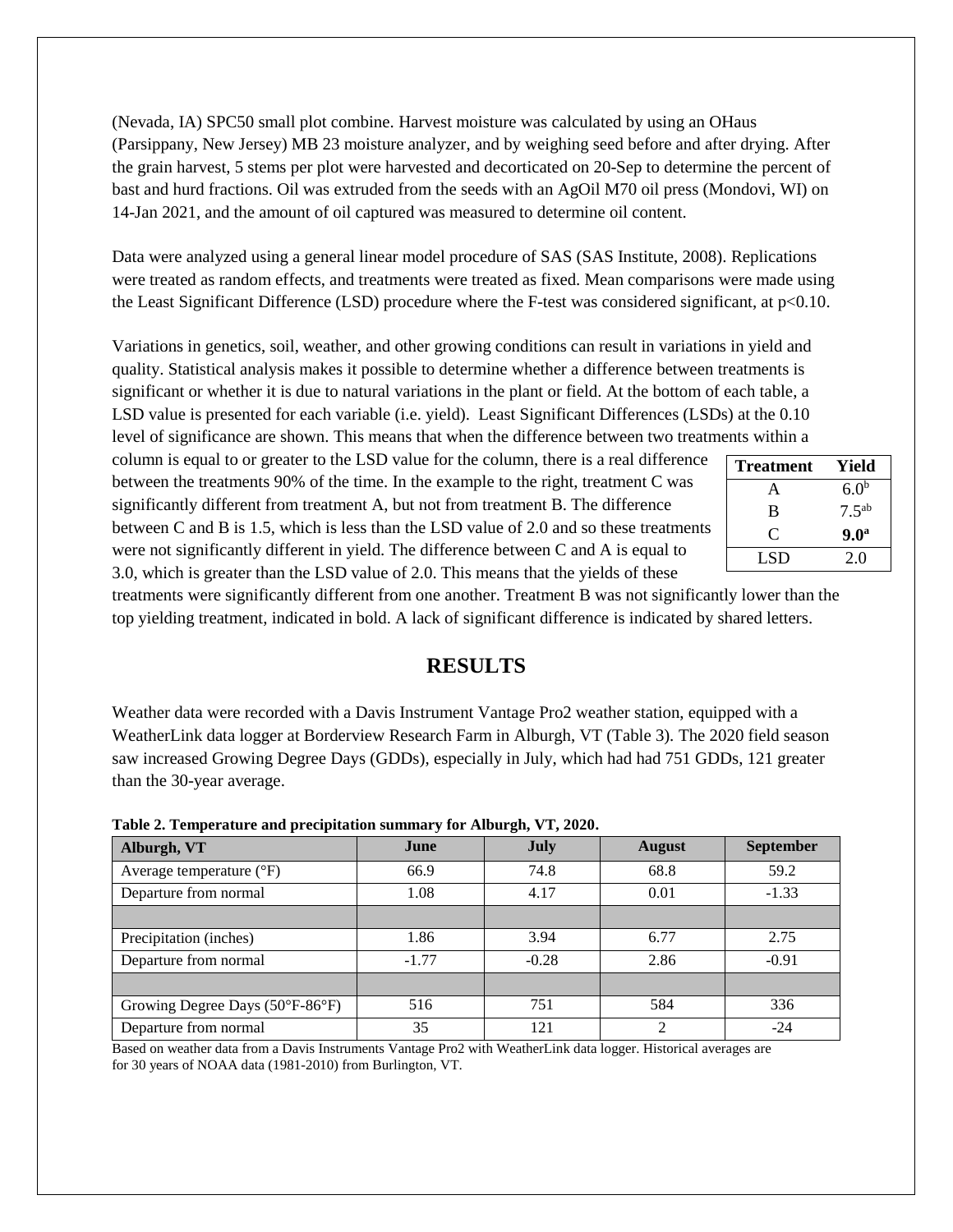The summer had another record-setting July of high heat, with an average temperature of 74.8° F, 4.17° F above the normal. Temperatures were above average June-August, and precipitation was below average in June and July. Overall, 2187 GDDs accumulated June through August, 134 above the norm. There were 15.32 inches of precipitation during the growing season, 0.1 inches below the norm.

The 75 lbs N  $ac^{-1}$  treatment was the top performer, yielding 1779 lbs  $ac^{-1}$  at 10% moisture, which was significantly higher than the yields of the control and the  $100$  lbs N ac<sup>-1</sup> treatment (Table 3). The 50, 125, and 150 lbs N  $ac^{-1}$  treatments had yields that were statistically similar to the 75 lbs N  $ac^{-1}$  treatment. There were no significant differences between treatments for harvest moisture, average plant height, populations, percent bast and hurd fibers, or stem dry matter content. Grain hemp is generally harvested at a moisture of 10-20% and the average from the trial was 18.5%. The stalks were 33.6% bast fiber on average, and 66.4% hurd fiber on average. Bast fiber grows on the outside of the stalk and provides most of the tensile strength of the plant, while the hurd fibers consist of the woody, inner component.

| <b>Treatment</b>                        | Dry<br>matter<br>yield | Yield $@$<br>10%<br>moisture  | <b>Seed</b><br>moisture<br>at<br>harvest | Height    | <b>Population</b>      | <b>Bast</b>   | Hurd          | <b>Stem dry</b><br>matter |
|-----------------------------------------|------------------------|-------------------------------|------------------------------------------|-----------|------------------------|---------------|---------------|---------------------------|
| $\text{lbs} \, \text{N} \, \text{ac}^1$ | $\ln$ ac <sup>1</sup>  | $\text{lbs}$ ac <sup>-1</sup> | $\frac{6}{6}$                            | cm        | plants ac <sup>1</sup> | $\frac{0}{0}$ | $\frac{0}{0}$ | $\frac{0}{0}$             |
| $\mathbf{0}$                            | $1077^{b}$             | $1196^b$                      | 19.5                                     | 155       | 441823                 | 30.9          | 69.1          | 28.3                      |
| 50                                      | $1574^{\rm a}$         | $1749$ <sup>a</sup>           | 17.3                                     | 157       | 354703                 | 33.2          | 66.8          | 27.1                      |
| 75                                      | 1601 <sup>a</sup>      | $1779^{\rm a}$                | 17.0                                     | 168       | 423154                 | 33.7          | 66.3          | 25.4                      |
| <b>100</b>                              | $1175^{\rm b}$         | $1305^{\rm b}$                | 18.5                                     | 155       | 423154                 | 36.9          | 63.1          | 26.0                      |
| 125                                     | 1388 <sup>ab</sup>     | $1542^{ab}$                   | 19.9                                     | 163       | 354703                 | 34.1          | 65.9          | 26.2                      |
| 150                                     | $1520^{\rm a}$         | 1688 <sup>a</sup>             | 18.5                                     | 158       | 454269                 | 32.9          | 67.1          | 26.0                      |
| LSD(0.10)                               | 317                    | 352                           | NSt                                      | <b>NS</b> | <b>NS</b>              | <b>NS</b>     | <b>NS</b>     | <b>NS</b>                 |
| <b>Trial mean</b>                       | 1389                   | 1543                          | 18.5                                     | 159       | 408634                 | 33.6          | 66.4          | 26.5                      |

**Table 3. The impact of nitrogen fertility rates on grain hemp yields, Alburgh, VT, 2020.** 

ϯ Treatments within a column with the same letter are statistically similar. Top performers are in **bold.**  $NSS$ ; There was no statistical difference between treatments in a particular column (p=0.10).

Oil yields from pressing the seed are displayed below in Table 4. On average, the grain was 17.1% oil and

|  |  |  | yielded 263 lbs ac <sup>-1</sup> or 34.4 lbs gal ac <sup>-1</sup> . Oil content did not differ statistically by treatment. |
|--|--|--|----------------------------------------------------------------------------------------------------------------------------|
|--|--|--|----------------------------------------------------------------------------------------------------------------------------|

| Table 4. Oil yields of hemp grain by nitrogen fertility rate, Alburgh, VT, 2020. |
|----------------------------------------------------------------------------------|
|                                                                                  |

| <b>Treatment</b>                           | <b>Oil Content</b> |                               |                            |  |
|--------------------------------------------|--------------------|-------------------------------|----------------------------|--|
| $\text{lbs} \, \text{N} \, \text{ac}^{-1}$ | $\%$               | $\text{lbs}$ ac <sup>-1</sup> | $\rm gal$ ac <sup>-1</sup> |  |
| 0                                          | 18.3               | 216                           | 28.3                       |  |
| 50                                         | 17.7               | 310                           | 40.6                       |  |
| 75                                         | 12.6               | 240                           | 31.4                       |  |
| <b>100</b>                                 | 17.7               | 220                           | 28.8                       |  |
| 125                                        | 20.0               | 302                           | 39.5                       |  |
| 150                                        | 16.8               | 290                           | 38.0                       |  |
| LSD(0.10)                                  | NSt                | <b>NS</b>                     | <b>NS</b>                  |  |
| <b>Trial mean</b>                          | 17.1               | 263                           | 34.4                       |  |

 $f$ NS; There was no statistical difference between treatments in a particular column ( $p=0.10$ ).